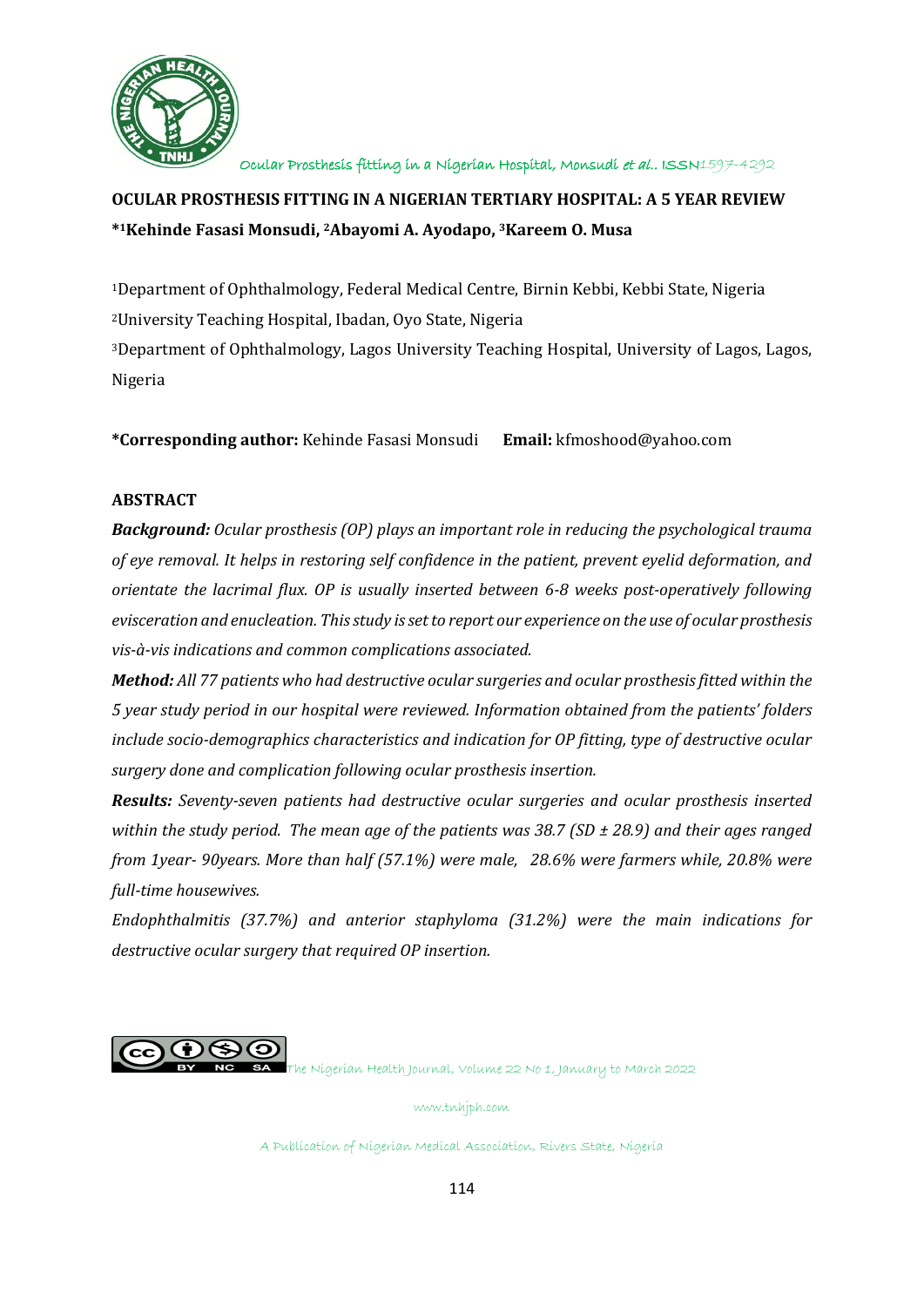

*Seventy-four evisceration was performed within the study period, while 72 of the patients had ocular implant inserted during the primary surgery. Forty-four OPs were fitted into the left eye using stock type of ocular prosthesis.*

*Conclusion: Endophthalmitis and anterior staphyloma were the main indications for destructive ocular surgery which necessitated OP fitting. Evisceration was a major surgical technique used, and the stock shell ocular prostheses were mostly implanted* 

*Key Words: Destructive eye surgery, eye clinic, Kebbi State, ocular prosthesis.* 

# **INTRODUCTION**

The need to remove an eye or other orbital contents is always a difficult decision to come to term with by patients, but ocular prosthesis (OP) also called artificial eye plays an important role in reducing the patient's psychological trauma associated with eye removal. Ocular prosthesis is made from cryolite glass or poly-methyl methacrylate (PMMA)<sup>1</sup>. OP can either be custom-made or stock (readymade). However, the custom-made gives better cosmetic appearance because of similarity to the normal eye in terms of iris colour, size and blood vessels. OP helps in restoring self confidence in the patient, prevent eyelid deformation, orientate the lacrimal flux and hence prevent fluid accumulation in the anophthalmic socket<sup>2</sup>.

The need for an ocular prosthetic device knows no boundaries as the population that can be affected by ocular conditions requiring eye removal and ocular prosthesis fitting is not a function of age, sex or race

The three main surgical techniques used in the removal of the eye are evisceration and enucleation, which are the most common, as well as exenteration which is the least common. Evisceration is the removal of the contents of the globe while, leaving the sclera and extraocular muscles intact. Enucleation is the removal of the eye from the orbit while, preserving all the other orbital structures, and exenteration is the removal of the globe as well as the soft tissues of the orbit (connective tissue, fat, and muscles).

The Nigerian Health Journal, Volume 22 No 1, January to March 2022 OP is usually fitted between 6-8 weeks post-operatively following evisceration and enucleation3. However, the early fitting from  $5-12$  days have been reported to give a better result<sup>4-5</sup>.

#### www.tnhjph.com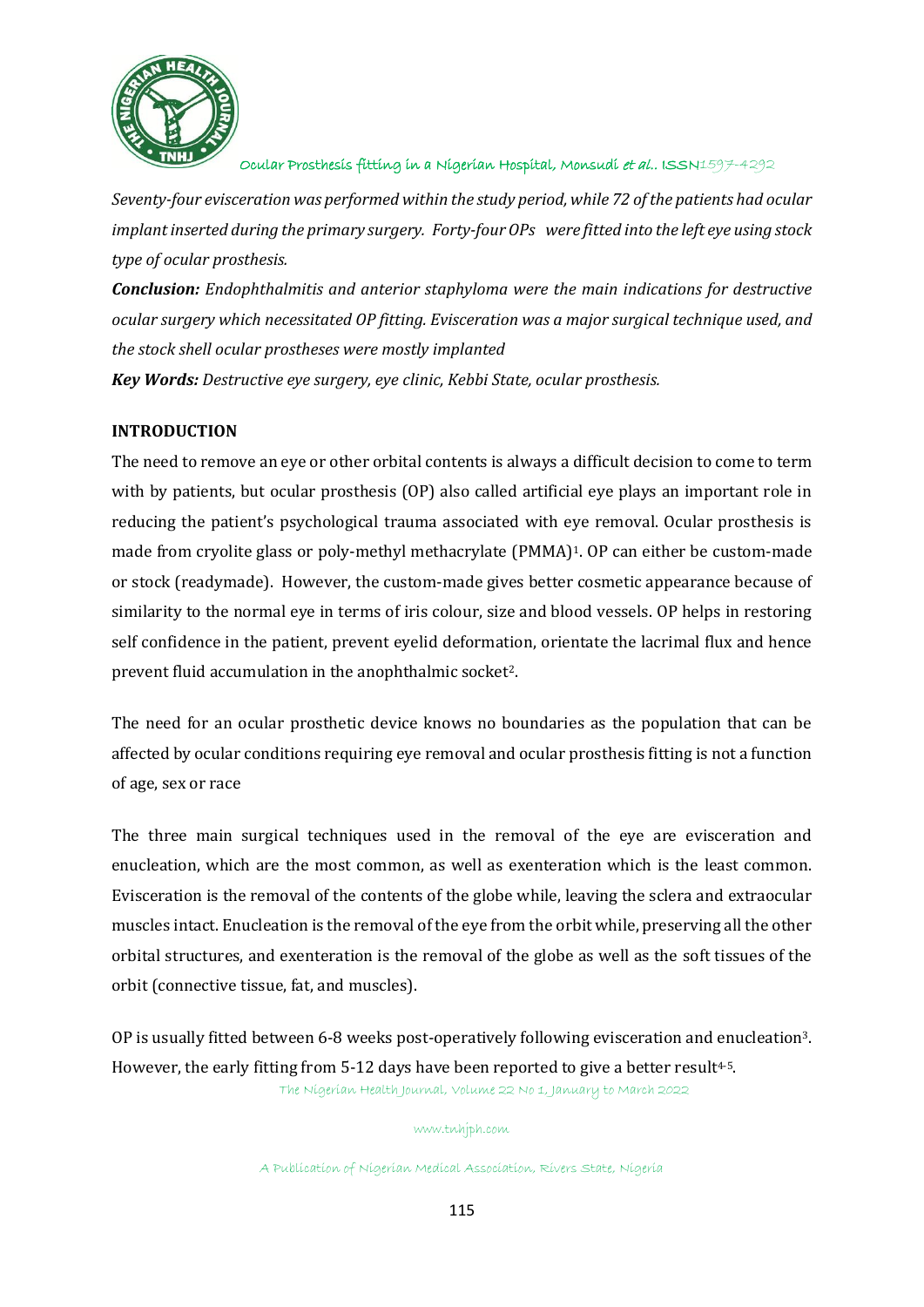

OP fitting following orbital implant gives better result in terms of artificial eye movement and gives a better cosmetic effect than non-orbital implant surgery<sup>6</sup>. OP is usually produced and fitted by Ocularist. However in the absence of Ocularist, OP (stock) can be inserted by any trained eye care worker. As at the time of this study, there are 2 Ocularist in Nigeria.

Ocular prosthesis is associated with some complications such as giant papillary conjunctivitis, persistence eye discharge, post anophthalmic socket syndrome, dry eye, and lagophthalmos<sup>6</sup>. Hence, it is important for Ocularist and Ophthalmologist to do proper anophthalmic socket assessment before insertion, educating patient on maintenance, cleaning and post insertion prescription of tear substitute to prevent the above complications.

There is paucity of work on ocular prosthesis in Nigeria, partly due to dearth of personnel and material resources, hence the reason for the conduct of this research.

#### **METHOD**

This was a 5 year retrospective study carried out between 1st January 2016 - 31st December 2020 in the Ophthalmology department of the Federal Medical Centre, Birnin Kebbi, Kebbi State, Nigeria. Federal Medical Centre, Birnin-Kebbi is the only tertiary hospital in Kebbi State which serves the populace and the surrounding States (Sokoto, Zamfara, Kaduna and Niger) and countries (Benin and Niger Republics)7.

Ethical approval for the study was gotten from Ethical Research Committee of Federal Medical Centre, Birnin Kebbi.

All the patients' folders were retrieved through medical record department of the hospital. The information extracted from the patient's folders included socio-demographic characteristics (age, sex, occupation, level of education, tribe and religion). Others information retrieved were indications for ocular prosthesis fitting, type of destructive ocular surgery done, laterality of the eye, time of ocular prosthesis insertion, ocular prosthesis used (custom or stock), whether orbital implant was used during destructive ocular surgery (evisceration and enucleation) and complication following ocular prosthesis insertion.

The Nigerian Health Journal, Volume 22 No 1, January to March 2022

#### www.tnhjph.com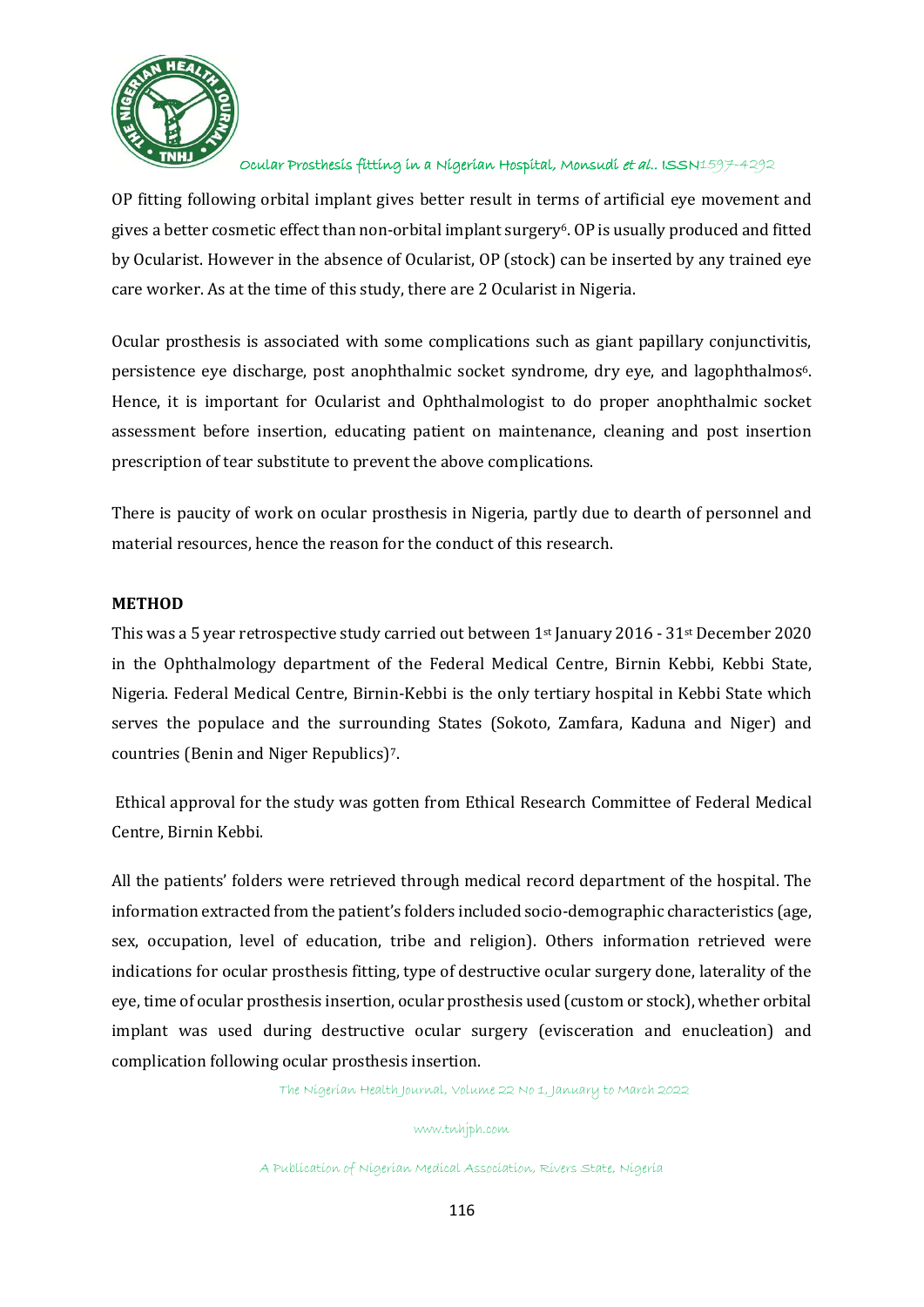

All the eviscerations and enucleation surgeries were performed with primary or non-orbital implant by either unit consultant or residents doctors under local or general anaesthesia depending on the age of the patient.

Data obtained were analysed using SPSS version 21 software (SPSS Inc., Chicago, IL, USA). Frequency tables were generated for relevant variables and represented with charts

#### **RESULTS**

Seventy-seven patients had destructive ocular surgeries and ocular prosthesis inserted during the 5 years study periods. There were 44 (57.1%) males and 33 (42.9%) females, with male to female ratio of 1.3:1.

The mean age of the patients was 38.7±28.9 years and their ages ranged from 1year- 90years. More than half (57.2%) of the patients were aged 40 years and below. The other sociodemographic characteristics of the patients were as summarized in Table 1

| Socio-demographics | Frequency | $\frac{0}{0}$ |
|--------------------|-----------|---------------|
| characteristics    |           |               |
| Age (years)        |           |               |
| $1 - 20$           | 24        | 31.1          |
| 20-40              | 20        | 26.0          |
| $41 - 60$          | 17        | 22.1          |
| >60                | 16        | 20.8          |
| Gender             |           |               |
| Male               | 44        | 57.1          |
| Female             | 33        | 42.9          |
| <b>Occupation</b>  |           |               |

### **Table 1: Socio-demographic characteristics of the patients**

The Nigerian Health Journal, Volume 22 No 1, January to March 2022

www.tnhjph.com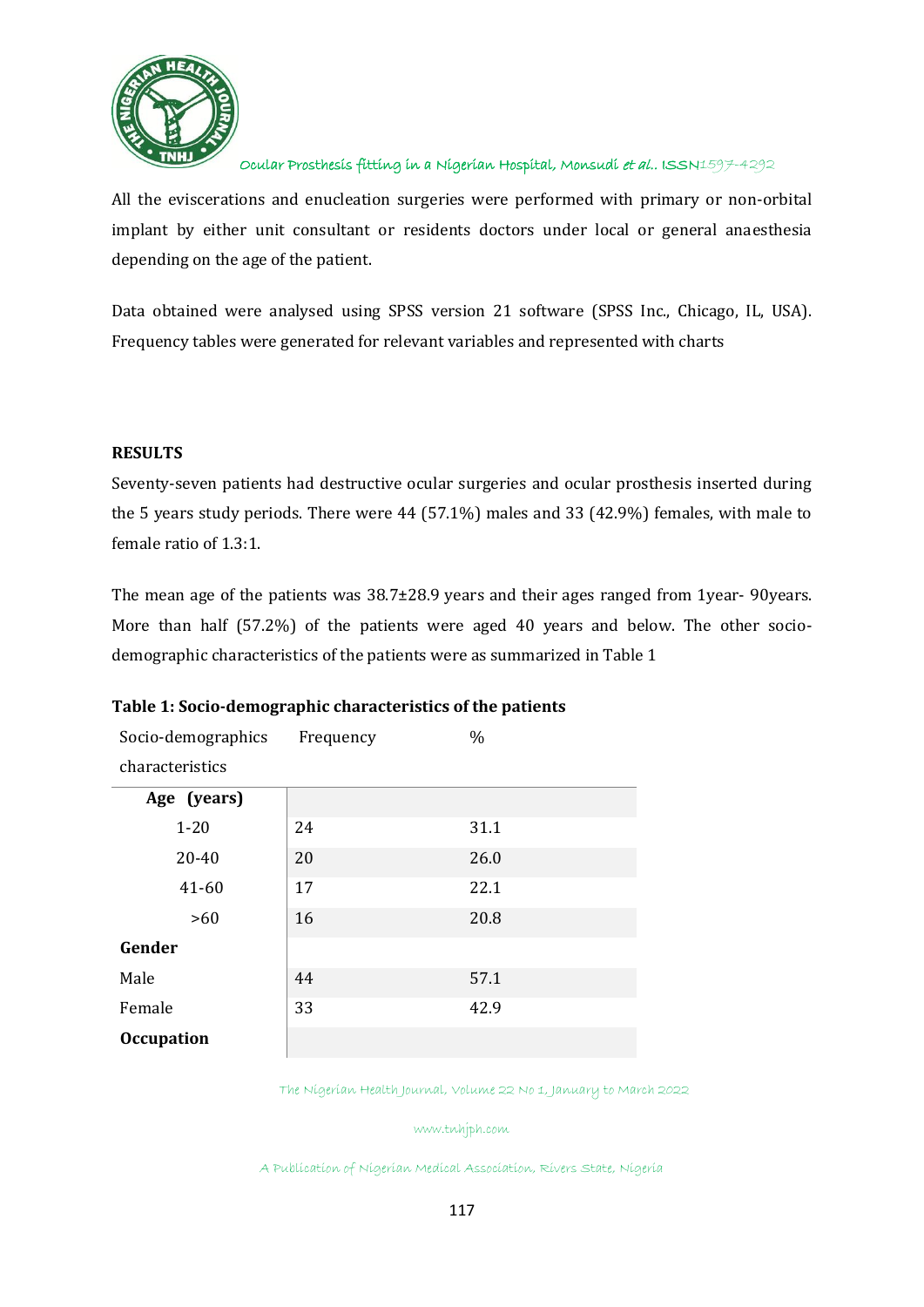

| Farmer                | 22             | 28.6 |
|-----------------------|----------------|------|
| Full time house wife  | 16             | 20.8 |
| Student               | 11             | 14.3 |
| Retired civil servant | $\overline{2}$ | 2.6  |
| Civil servant         | 6              | 7.8  |
| Child(dependents)     | 10             | 13.0 |
| Artisan               | 9              | 11.7 |
| Driver                | $\mathbf{1}$   | 1.3  |
| <b>Tribe</b>          |                |      |
| Hausa                 | 68             | 88.3 |
| Igbo                  | $\mathbf{1}$   | 1.3  |
| Fulani                | $\overline{4}$ | 5.2  |
| Other                 | $\overline{4}$ | 5;2  |
| <b>Religion</b>       |                |      |
| Islam                 | 73             | 94.8 |
| Christian             | $\overline{4}$ | 5.2  |
| <b>Marital status</b> |                |      |
| Married               | 52             | 67.5 |
| Single                | 8              | 10.4 |
| Widower               | $\overline{c}$ | 2.6  |
| Child                 | 15             | 19.5 |

\*Others (Tiv, Ijaw , Baruba, Igalla )

Endophthalmitis 29 (37.7%) and anterior staphyloma 24 (31.2%) were the main indications for the destructive ocular surgeries that necessitated ocular prosthesis fitting (figure 1).

The Nigerian Health Journal, Volume 22 No 1, January to March 2022

www.tnhjph.com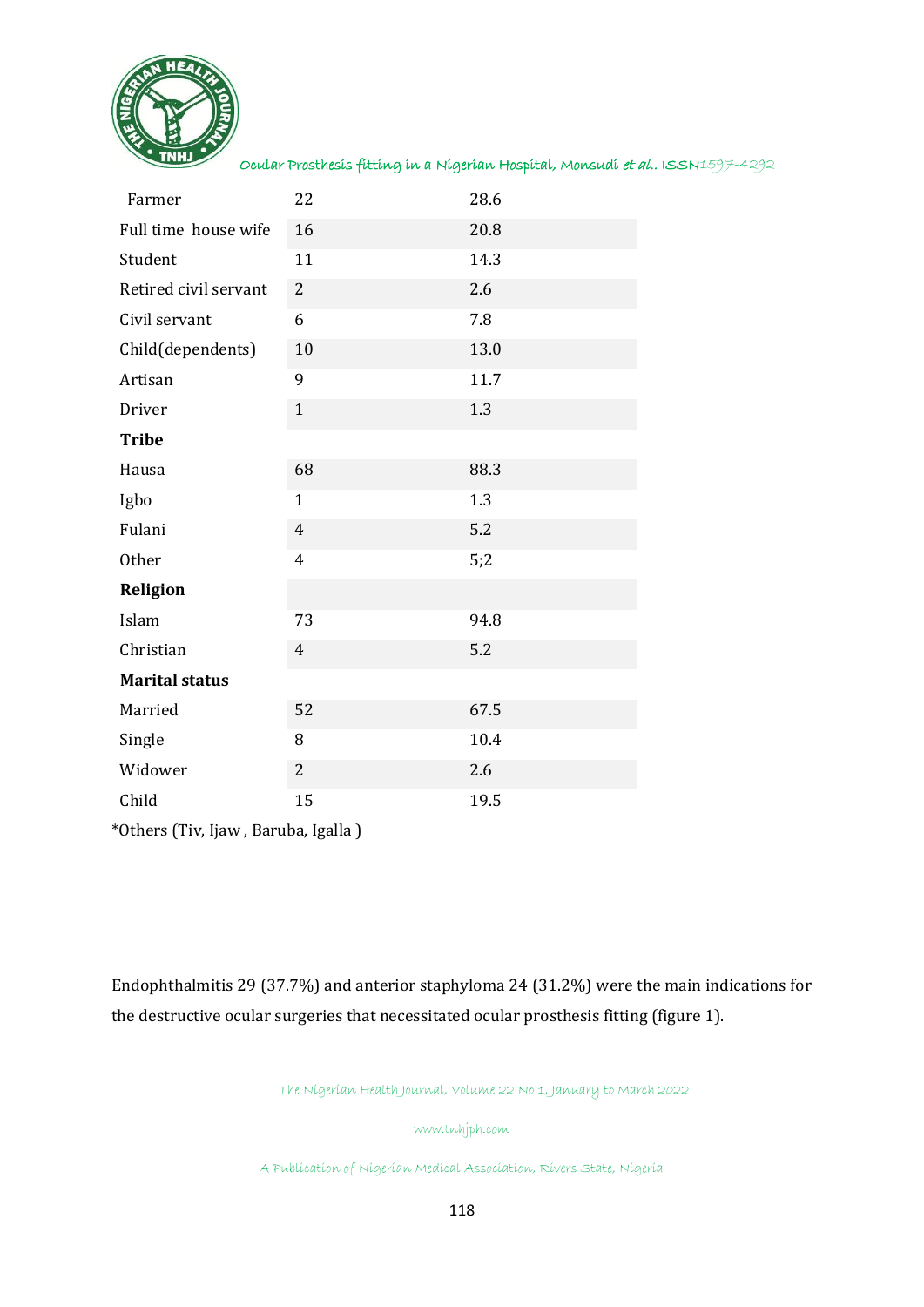



Figure 1: Indication for ocular prosthesis fitting

Evisceration 74 (96.1%) was the main destructive ocular surgeries performed within the study periods (figure 2).

The Nigerian Health Journal, Volume 22 No 1, January to March 2022

www.tnhjph.com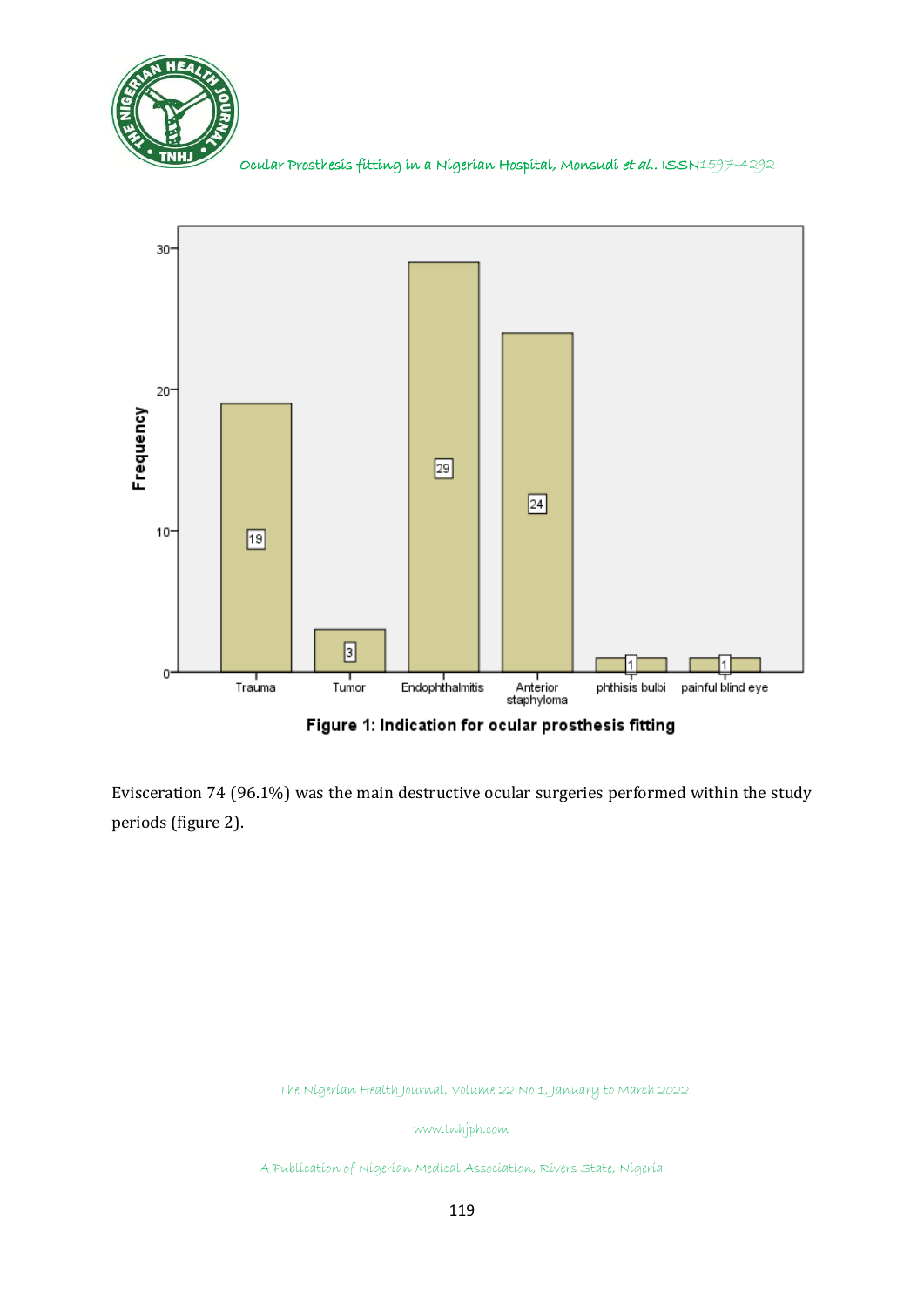



Artificial eye (ocular prosthesis) were mainly inserted into the left eye, 44 (figure 3),

The Nigerian Health Journal, Volume 22 No 1, January to March 2022

www.tnhjph.com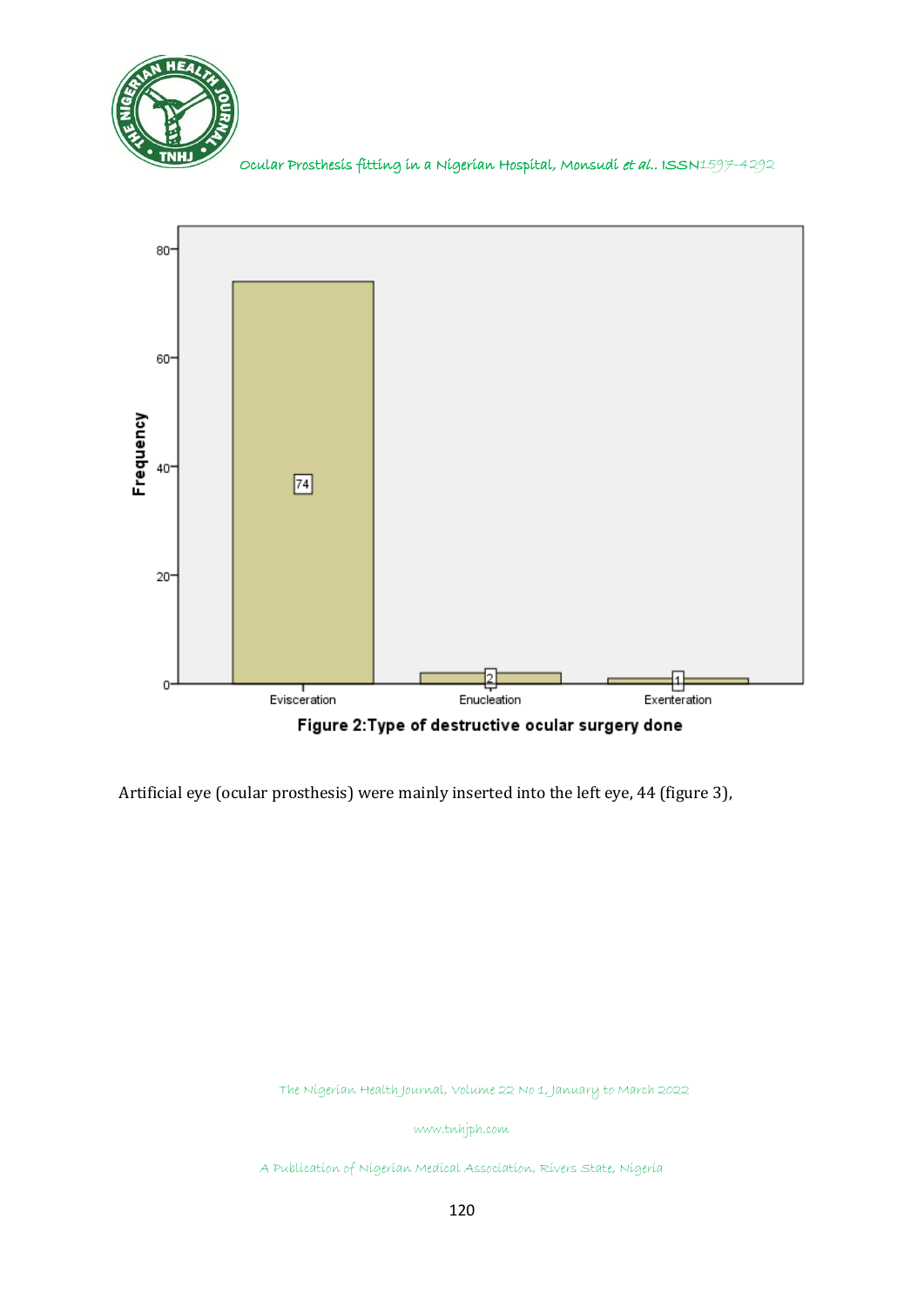



Figure 3: Laterality of the eye with Ocular prosthesis

Using stock shell (ready-made) type of ocular prosthesis at 8 weeks in all the 76 patients (figure 4).

The Nigerian Health Journal, Volume 22 No 1, January to March 2022

www.tnhjph.com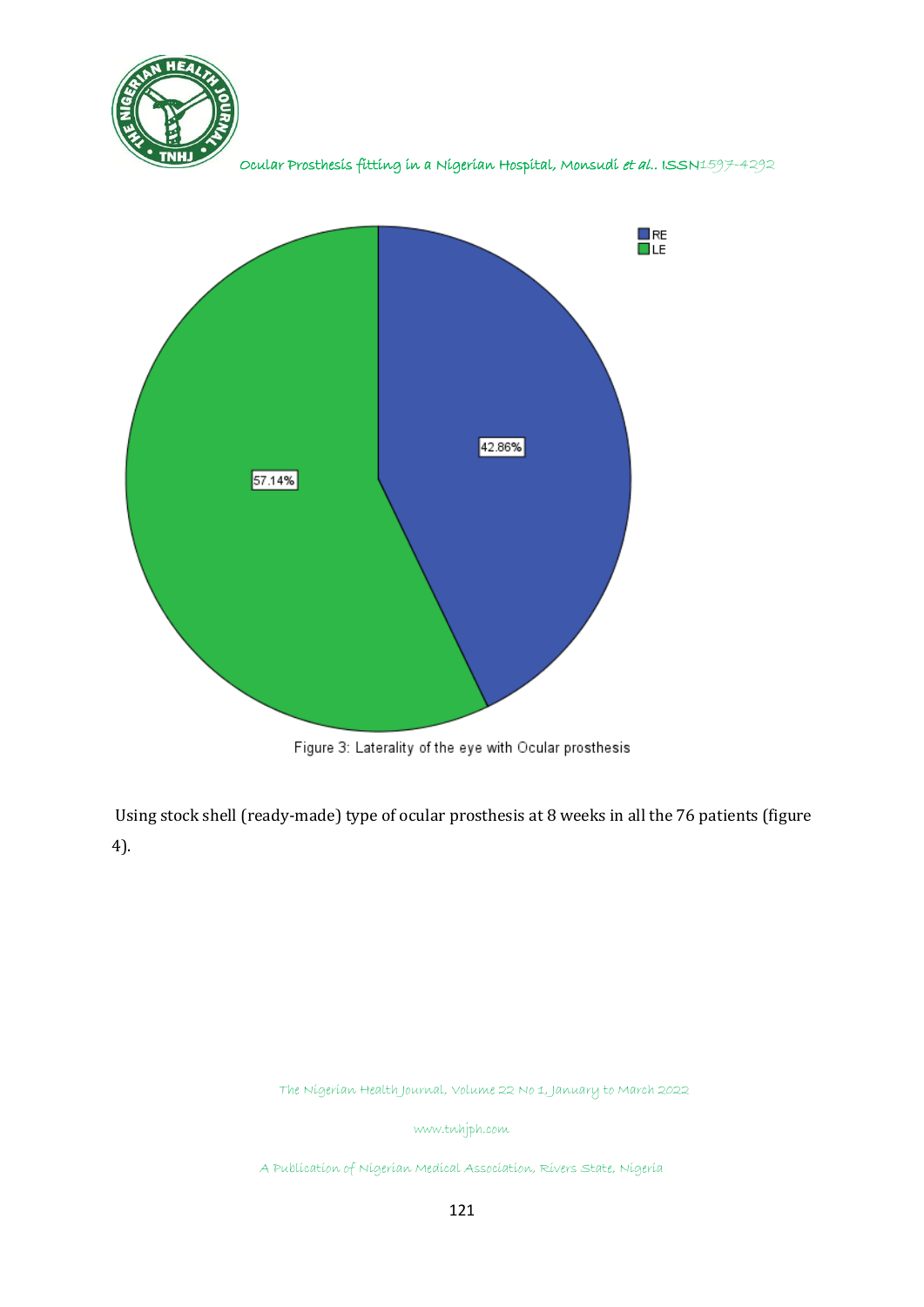



Figure 4: Ocular prosthesis inserted

Most 72 (93.5%) of the patients had ocular implant inserted during the primary surgery (figure 5).

The Nigerian Health Journal, Volume 22 No 1, January to March 2022

www.tnhjph.com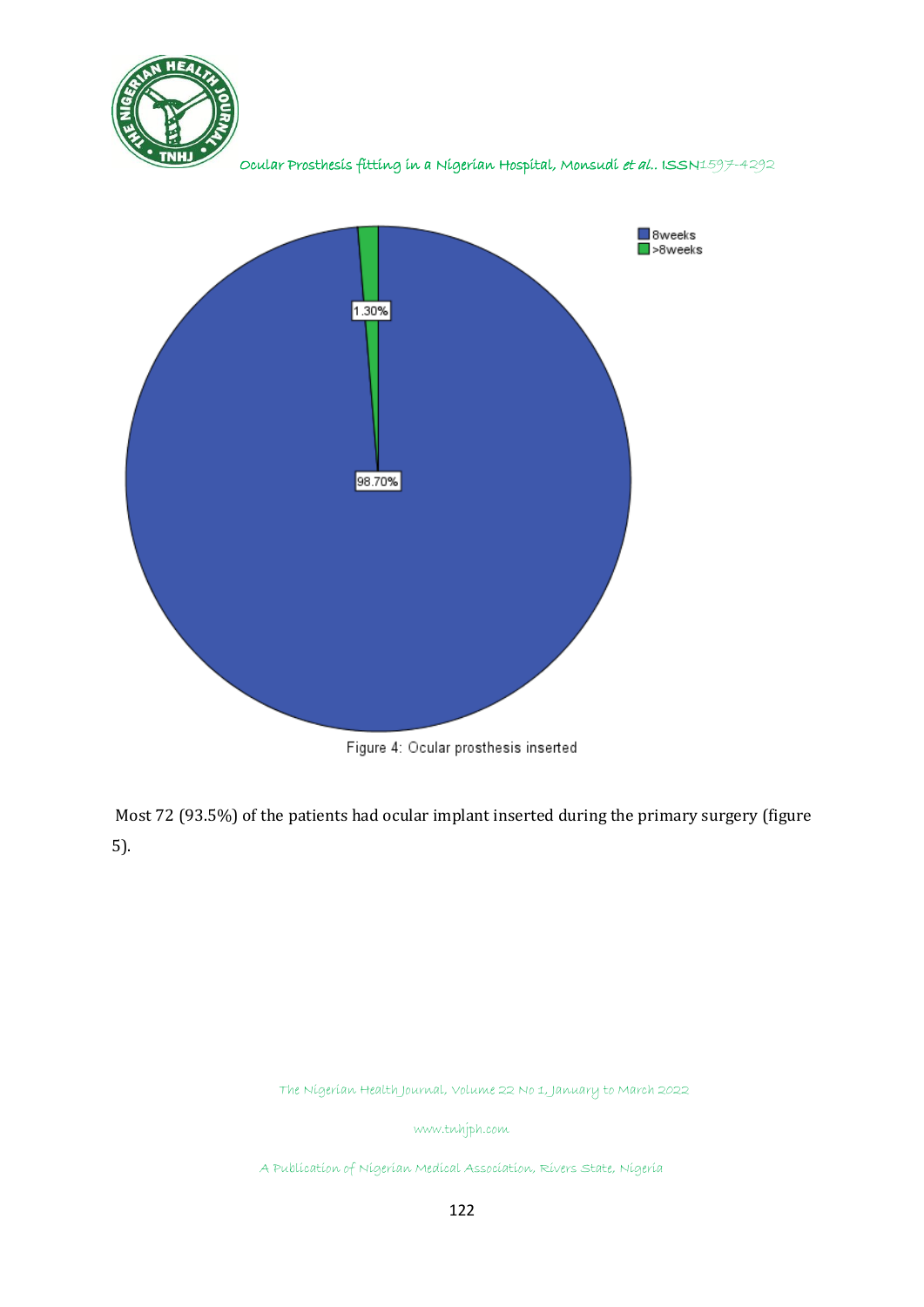



figure 5: Ocular implant used during destructive ocular surgery

Majority 72 (93.5 %) had no complication following ocular prosthesis insertion (figure 6).

The Nigerian Health Journal, Volume 22 No 1, January to March 2022

www.tnhjph.com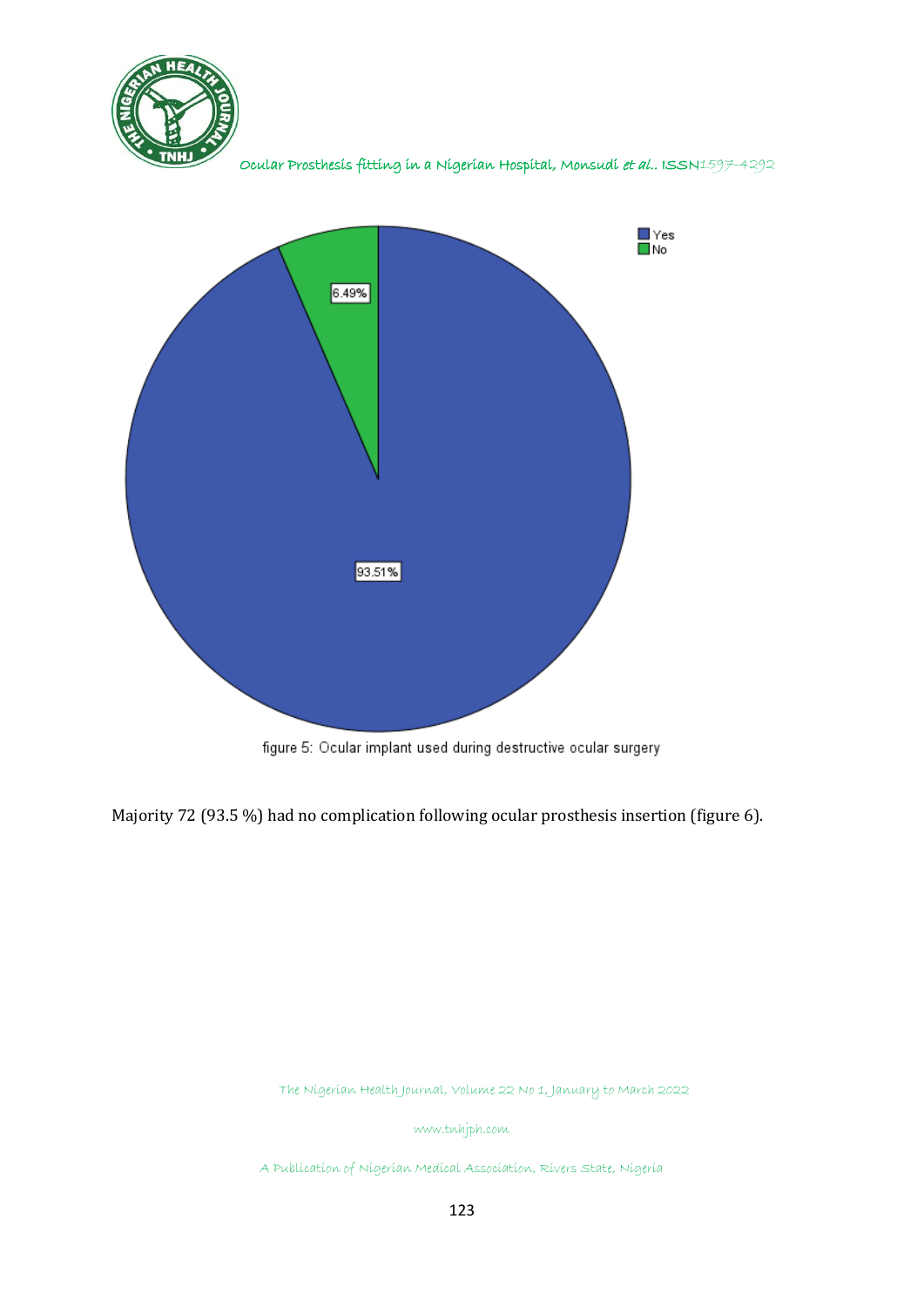



figure 6: Complication following ocular prosthesis insertion

The Nigerian Health Journal, Volume 22 No 1, January to March 2022

www.tnhjph.com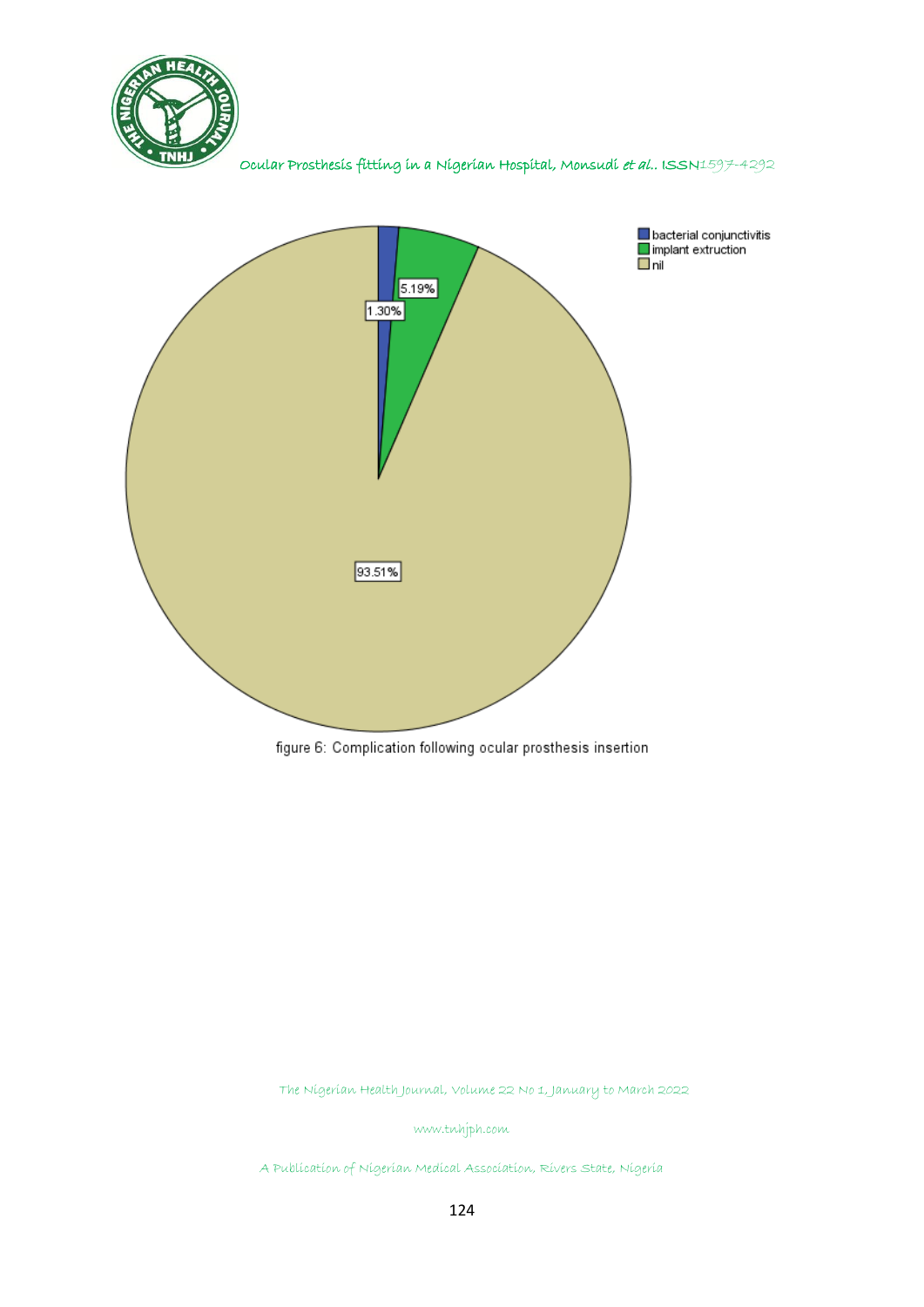

#### **DISCUSSION**

In this study, more males underwent eye removal which necessitated ocular prosthesis fitting. This is similar to the observations in previous studies $8-11$ . The possible reason for this may be the nature of men's job and the propensity for risky behaviours, which exposed them to ocular diseases. This may also account for a better acceptability of the destructive ocular surgery by males.

The mean age of participants in this study was 38.7 which is slightly higher than 32 reported by Naji *et al*9.

Majority of the patients in this study were farmers similar to the findings of Malu *et al*. in Nigeria11. This may explain the reason why endophthalmitis was the major indication for eye removal necessitating ocular prosthesis fitting. They are more at risk of eye infections because of the less sophisticated farming techniques still in use in Nigeria.

Indications for eye removal necessitating ocular prosthesis fitting were mainly endophthalmitis, anterior staphyloma and trauma. This is in contrast to the observation of Raizada *et al*<sup>12</sup> in a three year retrospectives study who reported retinoblastoma, anterior staphyloma, and ocular inflammation. In this study, congenital eye condition was not reported as an indication for eye removal compared to previous studies from India12-13 and China<sup>14</sup> where congenital eye condition was reported as the third reason for destructive ocular surgery and OP fitting. The difference might be because of lower incidence of congenital eye anomaly, lack of awareness about the availability of destructive ocular surgery by the public and also non acceptability of eye removal by child's parent or guidance.

In the current study, most of the OP were inserted into the left eye similar to what was reported by Danya *et al*<sup>8</sup> from Middle East study and Naji *et al*9. In our study evisceration was the main ocular destructive surgery performed, similar to previous studies8-11.The fact that evisceration is an easier procedure to do with reduced operation time compared to enucleation could be contributory to its preference.

The Nigerian Health Journal, Volume 22 No 1, January to March 2022

www.tnhjph.com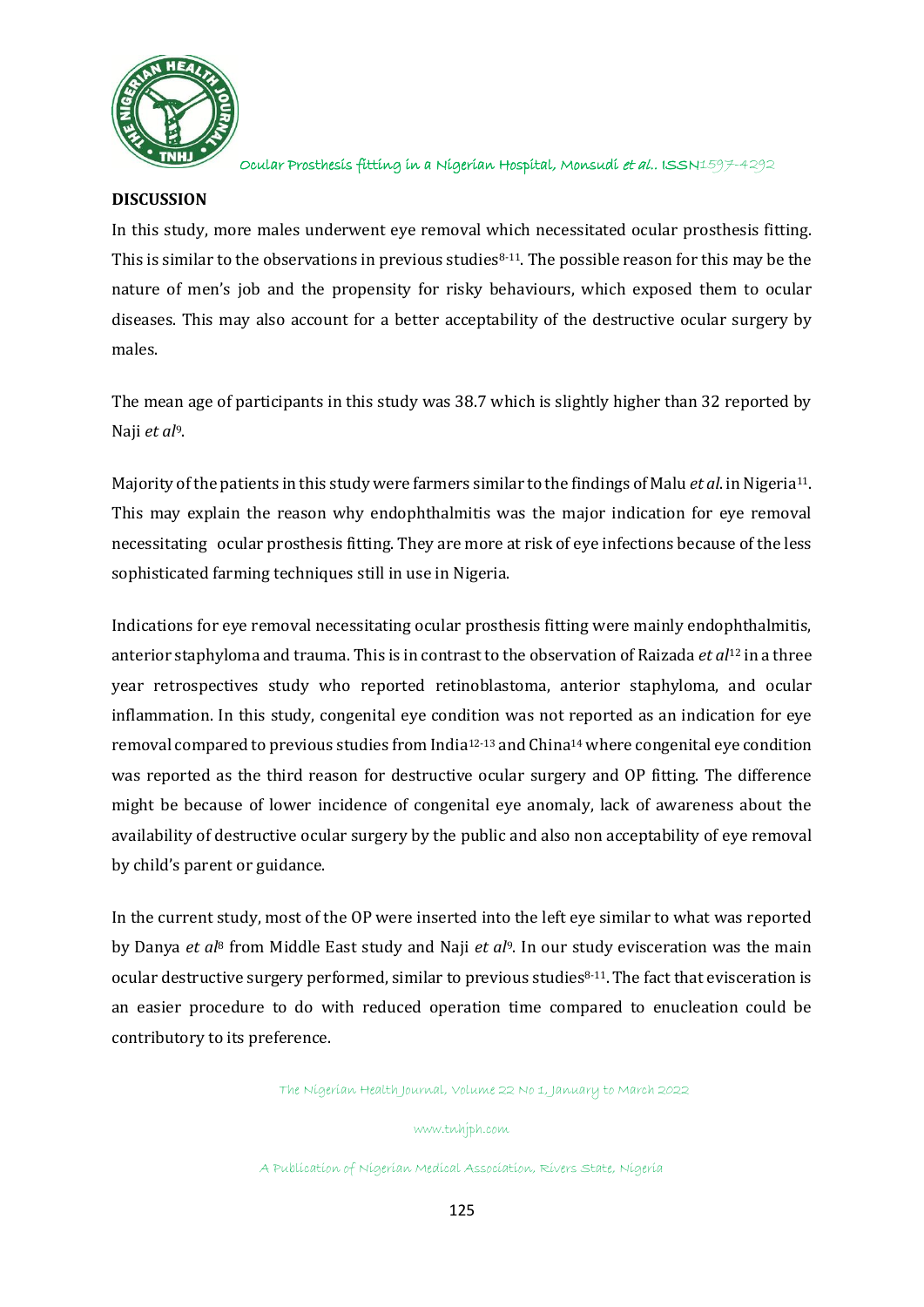

Five patients refused orbital implant because of religious beliefs despite detailed explanation of the benefits, like the cosmetic and better ocular motility with implant, to them. Hence there is need for more awareness campaign on the important of ocular implant among the populace by the eye care providers in the State. Almost all the patients had OP insertion at 8 weeks, which is in agreement with previous study<sup>3</sup> while only one patient had OP inserted at 9weeks because of financial constraint in paying for the insertion.

Only 6.5% of the patients who had OP fitting in this study developed complication. This is low when compared to the documentation in other studies (15-16). However, it is worthy of note that the follow up period for majority of the patients was short as majority were lost to follow up.

### **CONCLUSION**

Endophthalmitis and anterior staphyloma were the main indications for destructive ocular surgery necessitating OP fitting. Evisceration was the most commonly performed destructive eye surgery and stock shell type of ocular prosthesis were mainly used in this study with few complications recorded. Therefore, OP fitting is highly recommended following destructive eye surgeries especially evisceration and enucleation.

### **Ethical Conformity**

Ethical approval for the study was gotten from Ethical Research Committee of Federal Medical Centre, Birnin Kebbi.

### **REFERENCES**

- 1. Rokohl AC, Koch KR, Adler W, Trester M, Trester W, Pine NS et al. Concerns of anophthalmic patients-a comparison between cryolite glass and polymethyl methacrylate prosthetic eye wearers. Graefes Arch Clin Exp Ophthalmol. 2018 ; 256:1203–1208.
- 2. Goiato MC, Fernanda Pereira de Caxias FP, Dos Santos DM. Quality of life living with ocular prosthesis. Expert Review of Ophthalmology. 2018; 13(4):187-189

The Nigerian Health Journal, Volume 22 No 1, January to March 2022

www.tnhjph.com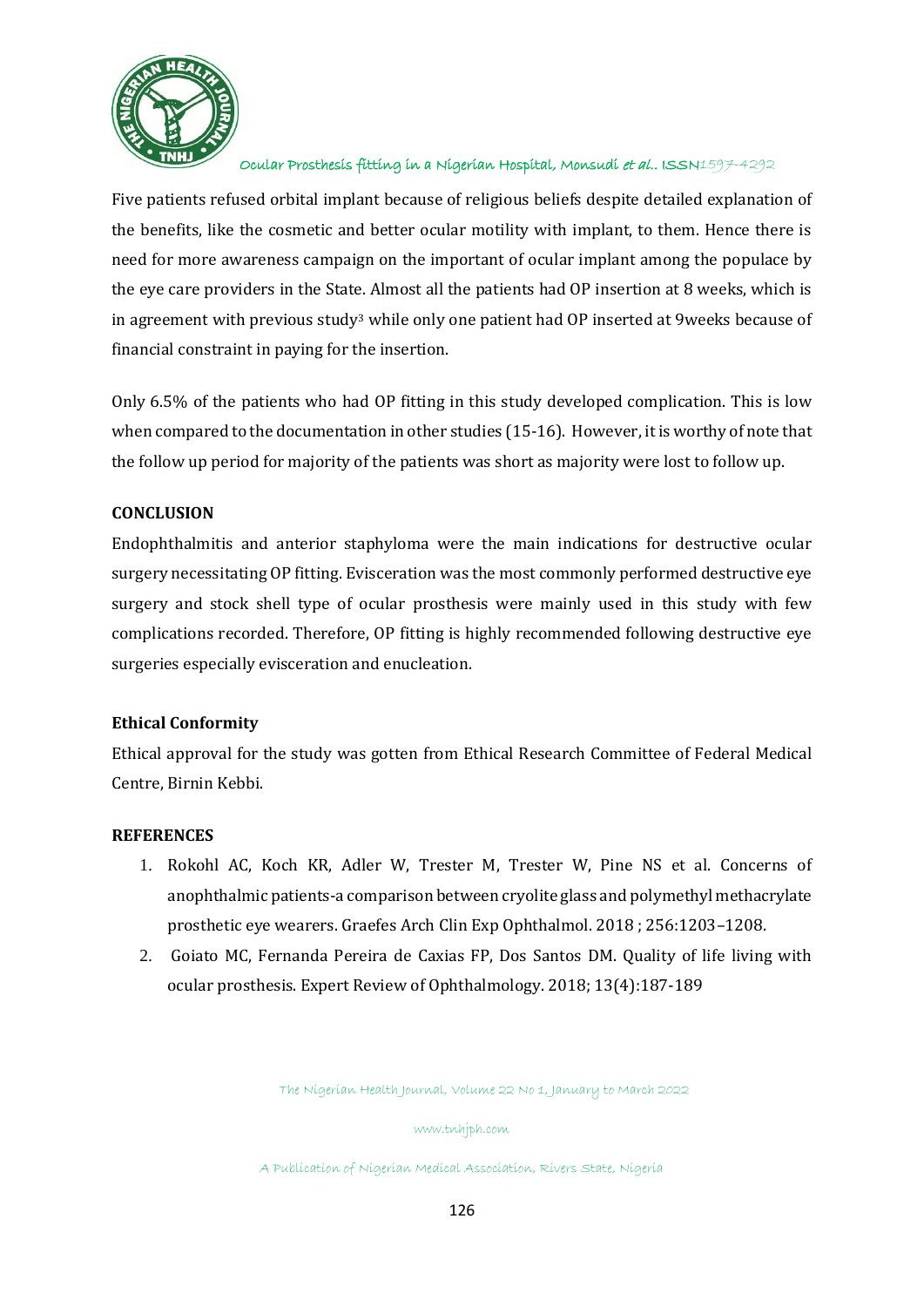

- 3. Mukatash G, Jebreen SE, Al-Homse M, Othman E. Anophthalmic Patients Treated with Eye Prosthesis at a Maxillofacial Unit in Jordan. Journal of the Royal Medical Services 2015; 22(4): 44-51
- 4. Chin K, Margolin CB, Finger PT. Early ocular prosthesis insertion improves quality of life after enucleation. Optometry 2006; 77(2): 71–75.
- 5. Avisar I, Norris JH, Quinn S, Allan D, McCalla M, Dugdale D et al, . Temporary cosmetic painted prostheses in anophthalmic surgery: an alternative to early postoperative clear conformers. Eye 2011; 25: 1418–1422
- 6. Raizada D, Kuldeep Raizada K. Custom Ocular Prosthesis Fitting Following Evisceration: Staphyloma Vs. Non-staphyloma cases. International Journal of Ocular Oncology and Oculoplasty 2016;2(1):42-47
- 7. Monsudi KF. Ayanniyi AA. Evaluating Resource for Cataract Surgical Services in Kebbi, Nigeria. Taiwan J Ophthalmol. 2018;8:87-92
- 8. Al-Dahan D, Khan AO. Indications for Pediatric Ocular Prosthesis Fitting at a Referral Center in the Middle East. Middle East Afr J Ophthalmol 2019; 26(2): 107-109
- 9. Naji AM, Yaseen MM, Majali AJ , Nief OA. Custom made polymeric artificial eye: Appearance and characteristics of wear and care. Journal of Physics: Conference. Series. 1853 (2021).
- 10. Constant S, Koffi B, Serge I, Ellalie K, Francois D et al., D. Epidemiological Particularities and Indications of the Mutilating Surgery of the Eyeball in Abidjan (Ivory Coast). Open Journal of Ophthalmology 2018; **8**: 91-96. doi[: 10.4236/ojoph.2018.82013.](https://doi.org/10.4236/ojoph.2018.82013)
- 11. Malu KN, Gbanan DN, Ogbor E. Primary ocular prosthesis in patients undergoing evisceration, enucleation and socket reconstruction in north central Nigeria: A multicenter study. Sub-Saharan Afr J Med 2015;2:128-33
- 12. Raizada D, Raizada K, Naik M, Murthy R, Bhaduri A, Honavar SG. Custom ocular prosthesis in children: How often is a change required? Orbit. 2011;30:208
- 13. Vemuganti GK, Jalali S, Honavar SG, Shekar GC. Enucleation in a tertiary eye care centre in India: Prevalence, current indications and clinicopathological correlation. Eye (Lond) 2001; 15:760–765.

The Nigerian Health Journal, Volume 22 No 1, January to March 2022

#### www.tnhjph.com